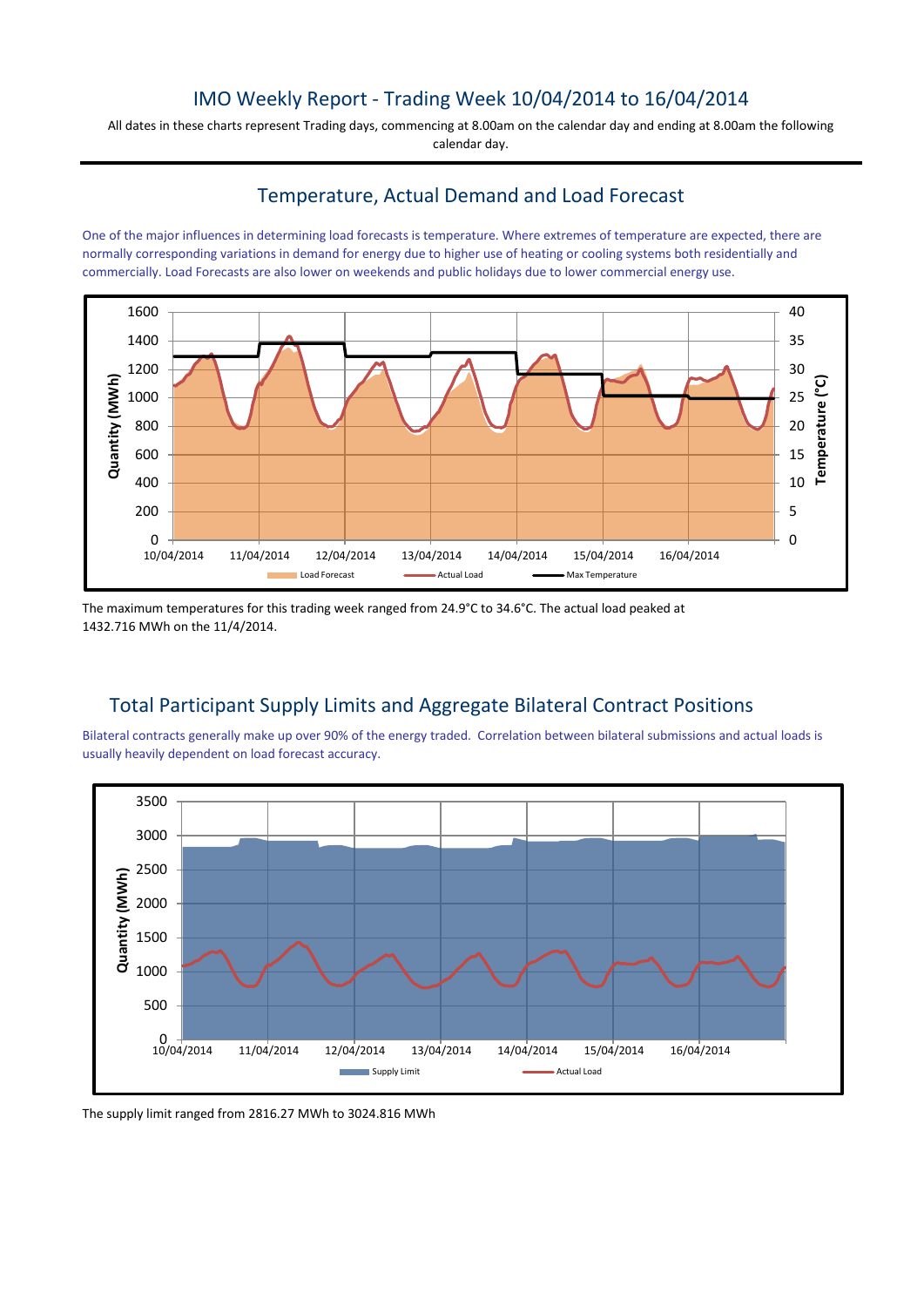#### Net Balancing Market Trades

Bilateral contracts and STEM trading are generally based on the forecast energy requirements of Participants. When the forecast requirements are higher or lower than the actual requirements for a day, this Market energy must be bought and sold in the balancing mechanism. This graph shows the estimated net balancing trades.



The majority of the balancing activity this week occurred within Balancing Demand. The maximum balancing demand for the week reached 121.364 MWh on the 23/4/2014. The maximum balancing supply for the week reached -99.705 MWh on the 21/4/2012.

# Total Traded Energy

This chart represents a comparison between the total net energy that is traded in Bilateral Contracts, the STEM and the balancing mechanism. Balancing Supply represents cases in which the total contract position is greater than the demand and customers must supply energy back to balancing. Balancing Demand represents cases in which the total contract position is less than the demand and customers must purchase energy from balancing.



Total balancing supply equalled -4027.213 MWh whereas total balancing demand equalled 8910.483 MWh. The Total STEM Traded quantity was 16678.508 MWh, with the STEM Clearing Quantity ranging between 13.882 MWh and 103.169 MWh.